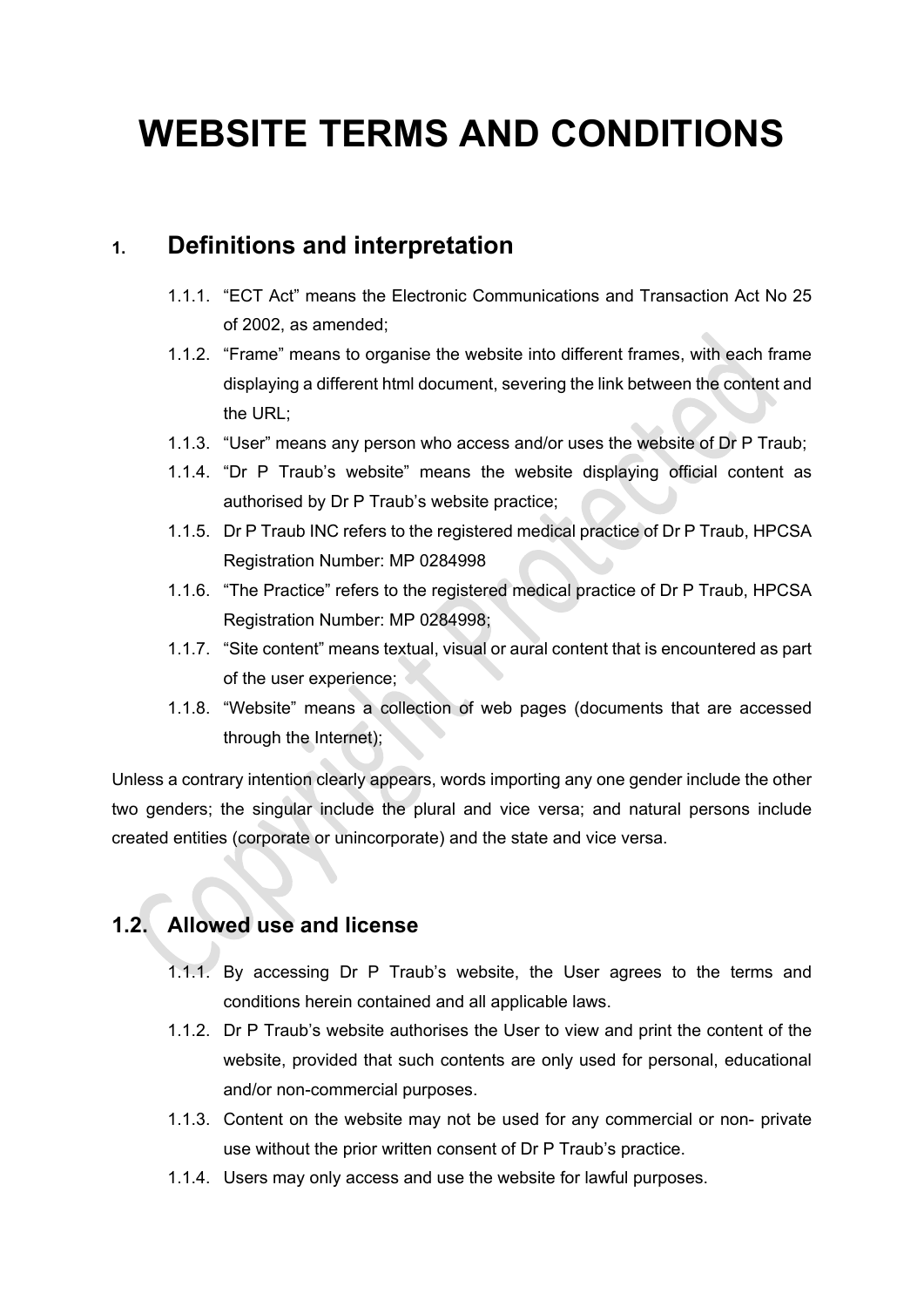- 1.1.5. No person may frame this website in any manner whatsoever without the prior written consent of Dr P Traub's practice.
- 1.1.6. Users are not allowed to copy, reproduce, reuse, retransmit, adapt, publish, frame, post, upload, modify, broadcast or distribute any Site content in any way.

### **1.3. IP rights and domain names**

- 1.1.1. All intellectual property on the website, including but not limited to trademarks, domain names, patents, text, graphics, software, icons, hyperlinks, software, and design elements are the property of Dr P Traub INC and are protected from infringement by domestic and international legislation.
- 1.1.2. All Site content remains the sole property of the relevant content owner and is protected under all relevant copyright, trademark, patent and other applicable laws.
- 1.1.3. Nothing on the Website should be construed as granting any licence or right to distribute content without the express written consent of Dr P Traub INC.

#### **1.4. Severability**

If for any reason any of the provisions contained herein are found to be void or unenforceable it will be severed to the extent that it is void or unenforceable and the remaining provisions will continue in full force and effect.

#### **1.5. Waiver**

1.5.1 Although Dr P Traub will make reasonable endeavours to ensure that the content on the website is reliable, inaccuracies may occur. It is therefore important that the User acknowledges that:

1.5.1.1. use of the website is at own risk;

1.5.1.2. the website is provided to the User 'as is'.

1.5.2. The User is furthermore prohibited from:

1.5.2.1. placing information, personal or otherwise, on Dr P Traub's website;

1.5.2.2. creating additional hyperlinks on Dr P Traub's website;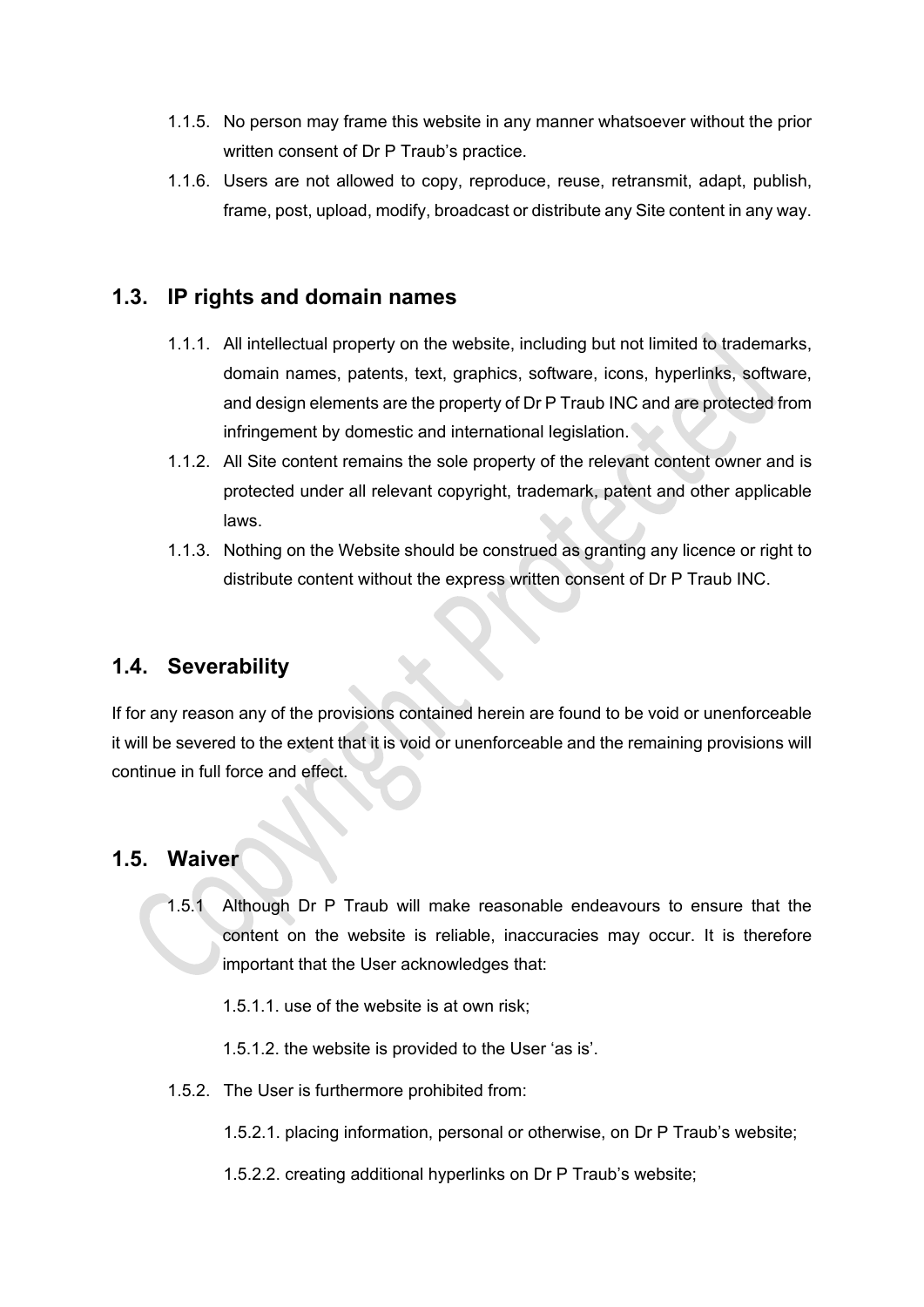1.5.2.3. defacing Dr P Traub's website;

1.5.2.4. deleting, altering and/or amending content on Dr P Traub's website.

### **1.6. Hyperlinks**

- 1.6.1. The Website may provide hyperlinks to other websites not controlled by Dr P Traub's practice. Such links do not imply the endorsement, agreement or support of the content of such other sites.
- 1.6.2. Downloading material from these sites may risk infringing intellectual property.
- 1.6.3. It is the User's responsibility to access the authenticity of any website which may be hyperlinked to Dr P Traub's website.
- 1.6.4. The Practice is not responsible for ensuring that hyperlinks are operational.

# **1.7. Security**

- 1.7.1. Although Dr P Traub acknowledges that a 100% secure online environment is unattainable, the Practice is committed to taking reasonable security measures to safeguard the content of its website.
- 1.7.2. The User's privacy is very important to Dr P Traub. Any information provided to Dr P Traub is therefore stored on a secure server.
- 1.7.3. Dr P Traub does not sell or rent personal information about individual members (such as name, address, email address, telephone or fax number) to third parties.
- 1.7.4. Dr P Traub may disclose personal information in response to a specific request by a law enforcement agency, subpoena, court order, or as required by law.
- 1.7.5. Dr P Traub will collate the information which users give to the practice to provide users with services and personalise the use and visits of Dr P Traub's website.
- 1.7.6. Dr P Traub may also use such information to inform users, about changes in the services Dr P Traub offers and/or about features that may be of interest to Users. By providing Dr P Traub with this information, users consent to Dr P Traub's use of it for these purposes and for the purposes outlined in Dr P Traub's Privacy Policy, including for the purpose of processing User requests.
- 1.7.7. For further information regarding the Practice's treatment of a User's personal information, referred to the Privacy Policy.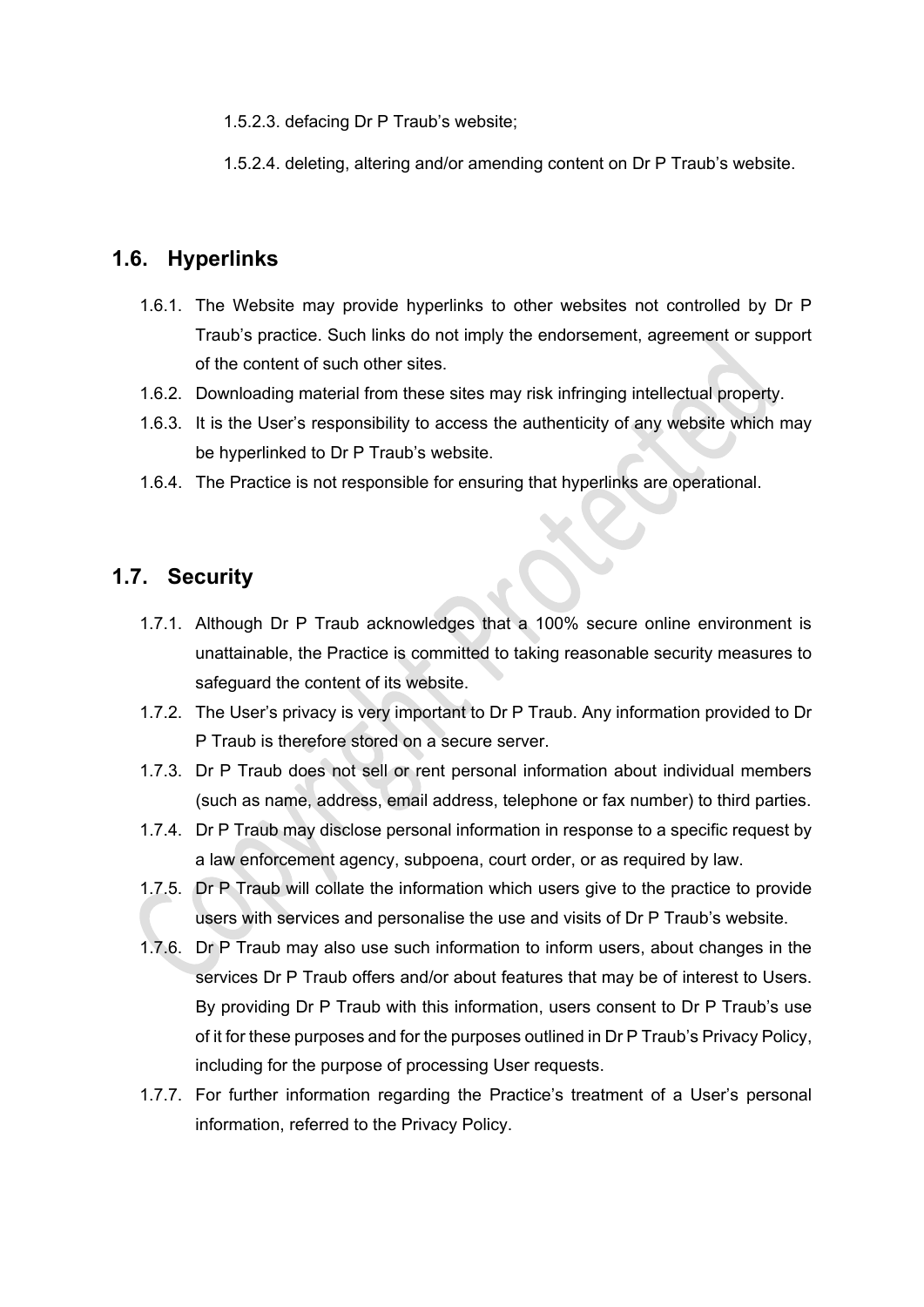## **1.8. Disclaimer and limitation of liability**

- 1.8.1. Information contained on Dr P Traub's website is for information purposes only and not intended to constitute professional advice as circumstances will vary from person to person.
- 1.8.2. The Practice is not liable to Users for information posted on Dr P Traub's website.
- 1.8.3. The Practice is not liable for the actions of Users of Dr P Traub's website.
- 1.8.4. By using Dr P Traub's website, a User indemnifies, defends and holds harmless, its lawful agents, employees and representatives from all damages, losses and expenses, including legal expenses arising from the following:

1.8.4.1. any claims for the infringement of intellectual property rights, libel, defamation to any material the User may send to Dr P Traub's website;

1.8.4.2. the User's breach of any provisions of these terms and conditions of Dr P Traub's website;

1.8.4.3. any claims, cost, loss, damage or expense, whether directly or indirectly, whether monetary or otherwise, which any person may suffer as a result of or in consequence of the use of or reliance of any information or material provided for on Dr P Traub's website;

- 1.8.5. The Practice its lawful agents, employees and representatives are further indemnified in respect of any costs, losses, damages or expenses which any person may suffer as a result of entering into any transaction with any third party, including Dr P Traub, its lawful agents, employees and representatives as a result of or in consequence of the reliance of any information contained on Dr P Traub's website or any related site.
- 1.8.6. In no event shall The Practice its lawful agents and representatives referred to in this website, be liable for any damages of whatsoever nature, whether for bodily, moral or material injury (including, without limiting, indirect, punitive, incidental and consequential damages, loss profits, expenses, costs, damage resulting from lost data or business interruption) resulting from the use or inability to use Dr P Traub's website and the material contained therein, whether based on warranty, contractual or extra contractual liability, any other legal matters, and whether or not The Practice its lawful agents, employees and representatives are advised of the possibility of such damages.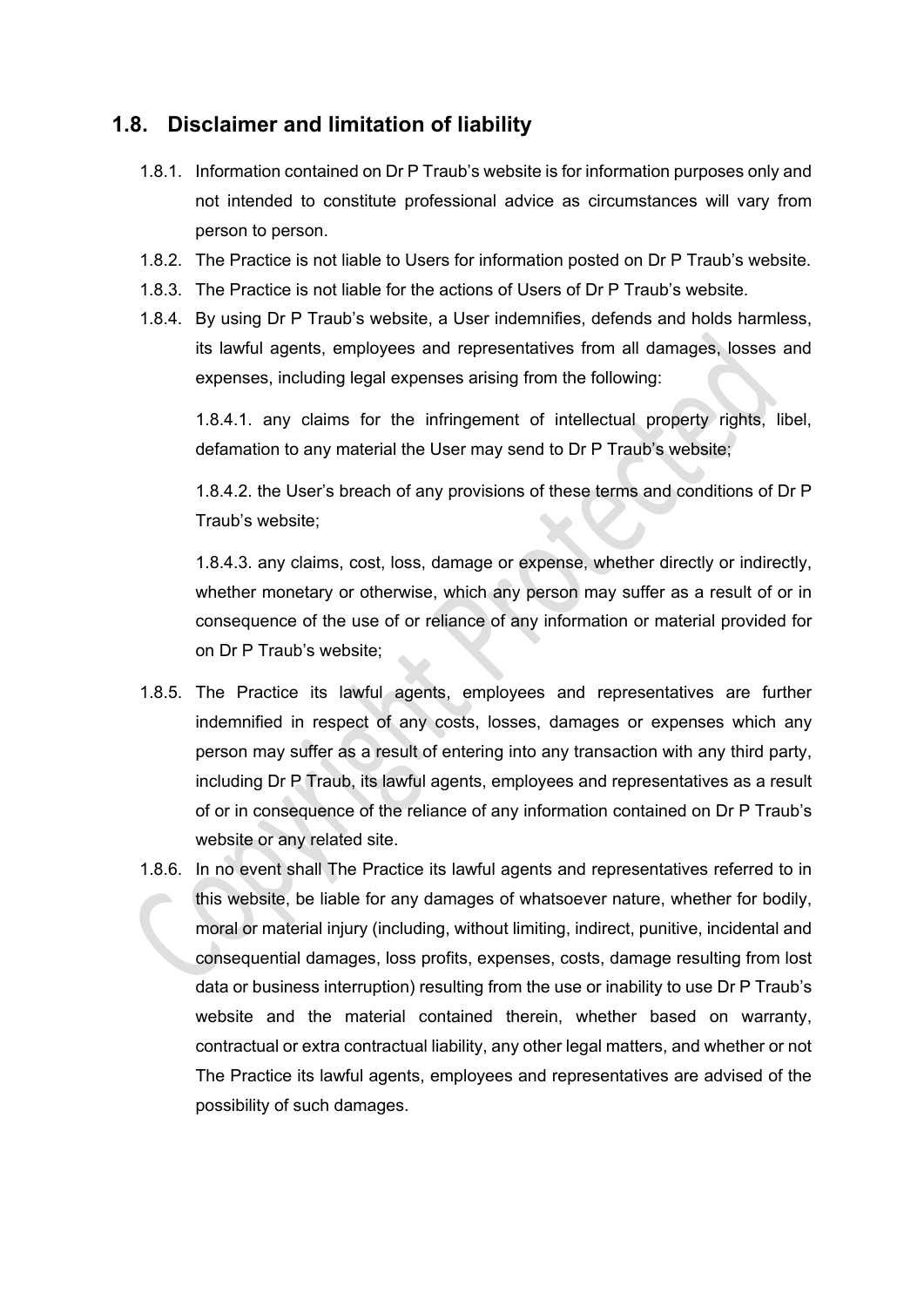### **1.9. Removal and correction of content**

Users should report any untrue, inaccurate, illegal and/or harmful content appearing on Dr P Traub's website. Dr P Traub undertakes to correct and/or remove any such content as soon as it becomes aware thereof.

#### **1.10. Entire agreement**

- 1.10.1. The terms and conditions set out herein constitute the whole agreement between the User and The Practice and shall take precedence over any disclaimer and/or legal notices attached to any communications and/or postings received by The Practice from the User.
- 1.10.2. Any failure by The Practice to exercise or enforce any rights or provisions shall not constitute a waiver of such rights or provisions.
- 1.10.3. No amendment of these terms and conditions or any provision or term hereof or of any other conditions contained on this website shall be binding unless made by and recorded in writing by The Practice.
- 1.10.4. To the extent permissible by law The Practice shall not be bound by any express or implied term, representation, warranty, promise or the like not recorded herein.

#### **1.11. Applicable law**

Dr P Traub's website is hosted, controlled and operated from the Republic of South Africa, and therefore South African law governs the use of Dr P Traub's website.

# **1.12. Jurisdiction**

The High Court of South Africa (Witwatersrand Local Division) shall have jurisdiction with regard to any legal proceedings whatever arising in terms of this Agreement.

#### **1.13. Legal costs**

The Practice shall not be liable for legal costs and expenses incurred by the User to obtain professional advice relating to these terms and conditions.